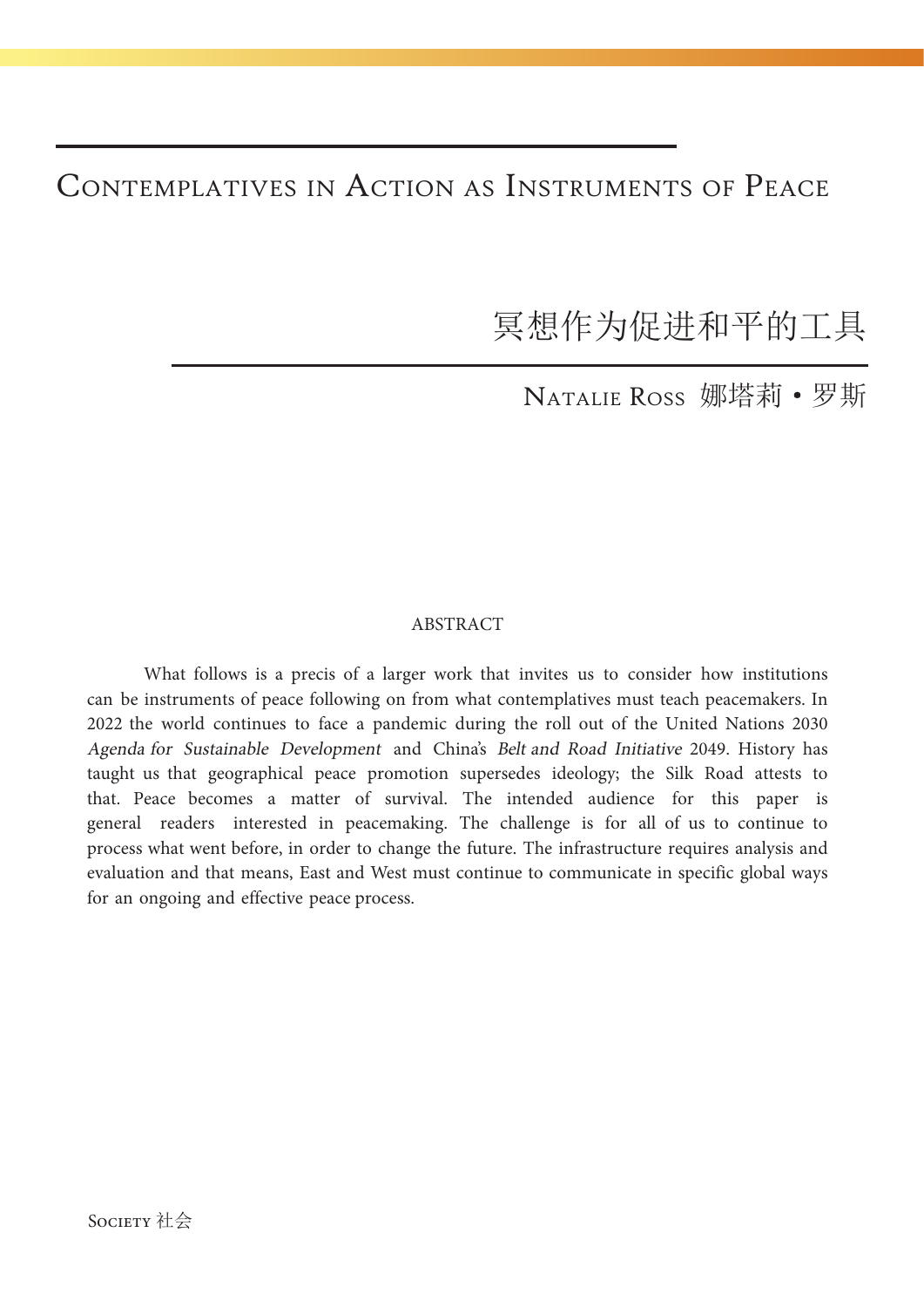The Peace Prayer of St Francis first appeared in a French publication in the early 1900's and though it was attributed to St Francis of Assisi, he likely did not write it. The writer was seeking from textual sources, pure behavioural intent. Such an intent which is received by many people of different political and spiritual origins is like an anamnesis, an empowering recollection. The image of St Francis of Assisi meeting with the Sultan of Egypt has reinspired many since the release of Fratelli Tutti (2020). Perhaps this meeting earlier inspired the writer of the Prayer of St Francis during a time when France signed treaties with Fez, and millions were impacted by their complex economic interactions in Africa and Europe? Whilst the 20<sup>th</sup> century author of the Peace Prayer of St Francis likely wasn't thinking of scientific instrumentalism, the word entered our lexicon some time before, and the point is the discipline of contemplative action – especially as instrumentalism, becomes the possibility for increasing novel life in the face of adversity. This is a method, that contemplation as a form of instrumentalism is a model for individuals and institutions. But how?



St Francis of Assisi with the Sultan of Egypt

The divide between those with access to technology and those without, is one argument about poverty indicators, but we also need to address the impact of manufacturing and distributing the demand for technology upon the planet. We can juxtapose spiritual instrumentalism with Bob Allen's work on Technology and Divergence and begin to get a sense for how such a connection might serve humanity in

addressing the spiritual deserts in our unequal global society. People comprise institutions. Mitigating hubris incorporates processing that where conflict finds individuals are not capable of understanding, the social responsibility of the contemplative individual and the pedagogical role of institutions for peace promotion is to act to give agency to those who don't understand. Such is the case for institutional process which is pedagogical by nature. That involves changing dominant discourse, augmenting language to redirect marginalisation at those who act against peace promotion, and instead valuing spiritual poverty as the dominant discourse. Such methodology requires temperance, not just to transform scientific method, but political, economic, spiritual and pedagogical methods and their impact on land and peoples. The task of the contemplative is to maintain the vigilance to which the St Francis Peace Prayer alludes, whilst this temperance involves spiritual practise, and interlocution as an observable phenomena in the world. We can explore what contemplatives teach us about immanent critique by observing, for example, St Ignatius' writings on Discernment.

Mystics have contemplated their place in the world for centuries, and perhaps the spiritual space of 13<sup>th</sup> century Assisi beckoned the heart of the writer in early 20<sup>th</sup> century France as much as Assisi calls us today, especially as regards our connection to land. For whilst the

"The social responsibility of the contemplative individual and the pedagogical role of institutions for peace promotion is to act to give agency to those who don't understand. Such is the case for institutional process which is pedagogical by nature."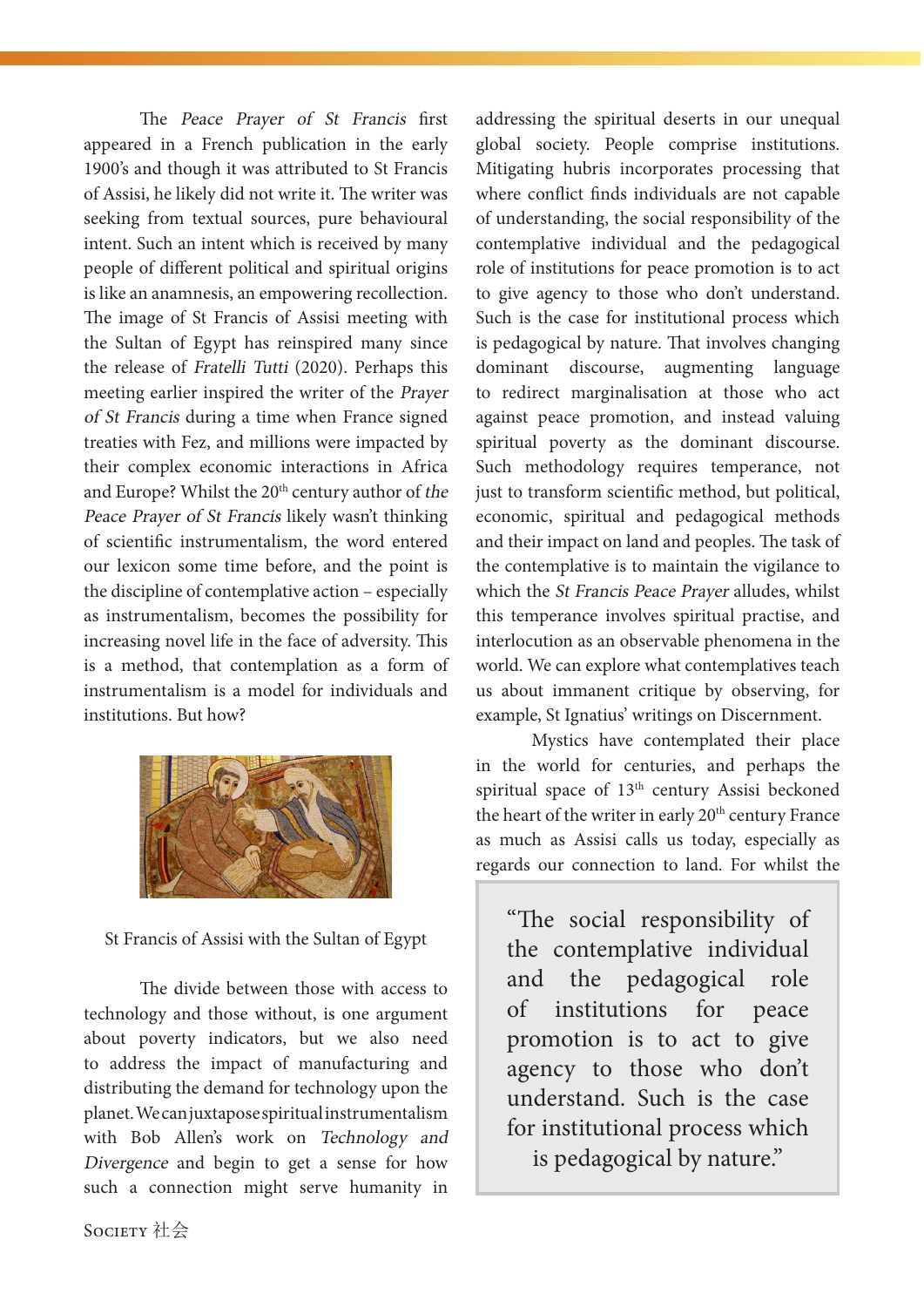Enlightenment may be over historically, we are yet to be enlightened as to how to heal from it. Contemplation is a skill that spans the world, it does not discriminate, even among nonbelievers. Pope Francis began his pontificate with the publication of Evangelii Gaudium (2013) which is highly relevant to this discussion. For example, the Silk Road first existed as Taoist commerce which we have forgotten today and the cultural movement of poetry from the corridors of Greece to Iran via the Silk Road brought with it, a developing pedagogical blending of Taoist and Buddhist literary meditation in the Far East when, by the Tang Dynasty, Gong'ans were developed by teachers to instil spiritual lessons for students; these signifying prompts beckoned from the listener, a response, via contemplative reflection which hopefully aided the student to be illumined. In the Ignatian spiritual tradition the contemplative space, between the desire for absolute connection, is in the realm of the Holy Spirit who works through each of us. The Lectio Divina is a starting point for Jesuits and others, individual and communal discernment offers a contemplative path for personal and institutional change. But inherent in the desire for perfection is the reality that there is no utopia, we are humans, and the wisest of contemplatives is disciplined, yet flexible. Developing contemplative wisdom thus requires pedagogical skills. But what does this look like in political, economic and pedagogical institutional contexts?

## Change how you see and see how you change – Chinese proverb.

The Silk Road opened doors for more than centuries of poetry used here as an important spiritual segue. Ideological colonization across Asia produced diplomacy that often-perpetuated stagnated institutional behaviour across Asia neglecting the realities of poverty. Competing political ideologies impacted every part of Asia, along the Silk Road and beyond to the

Americas. These ideologies are that which we need to mediate today, but how? Educational systems became proponents of them, rather than tools for peace promotion and prosperity. How can the West communicate with Asia's Belt and Road Initiative (BRI), for example? Especially regarding development on continents like Africa. Both the 2030 Agenda and the BRI 2049 need to address economy, climate change, energy, water, health, space, security (terrestrial and maritime, aerospace) … We need unbiased environmental impact statements, critiques of corporate social responsibility and sustainability across sectors.



The Silk Road

It requires quality control and accountability infrastructure. It must happen multilaterally and be inclusive of civilians not in positions of economic power. But how? The answer is in quality development economy, as an instrument for peacemaking. But we need to shift how we value the use of technology, how we engage in risk which is an indicator for change like conflict.

> …the new technology was most appropriate for the factor prices and other circumstances of the rich countries doing the inventing. (Allen 2010: 6)

In 2005 Secretary General of the UN, Kofi Annan, instigated reform at the UN which had become complicated, divided. The Office of Internal Oversight Services was established to review mandates older than five years. Boutros Boutros Ghali's Agenda for Peace in 1992 was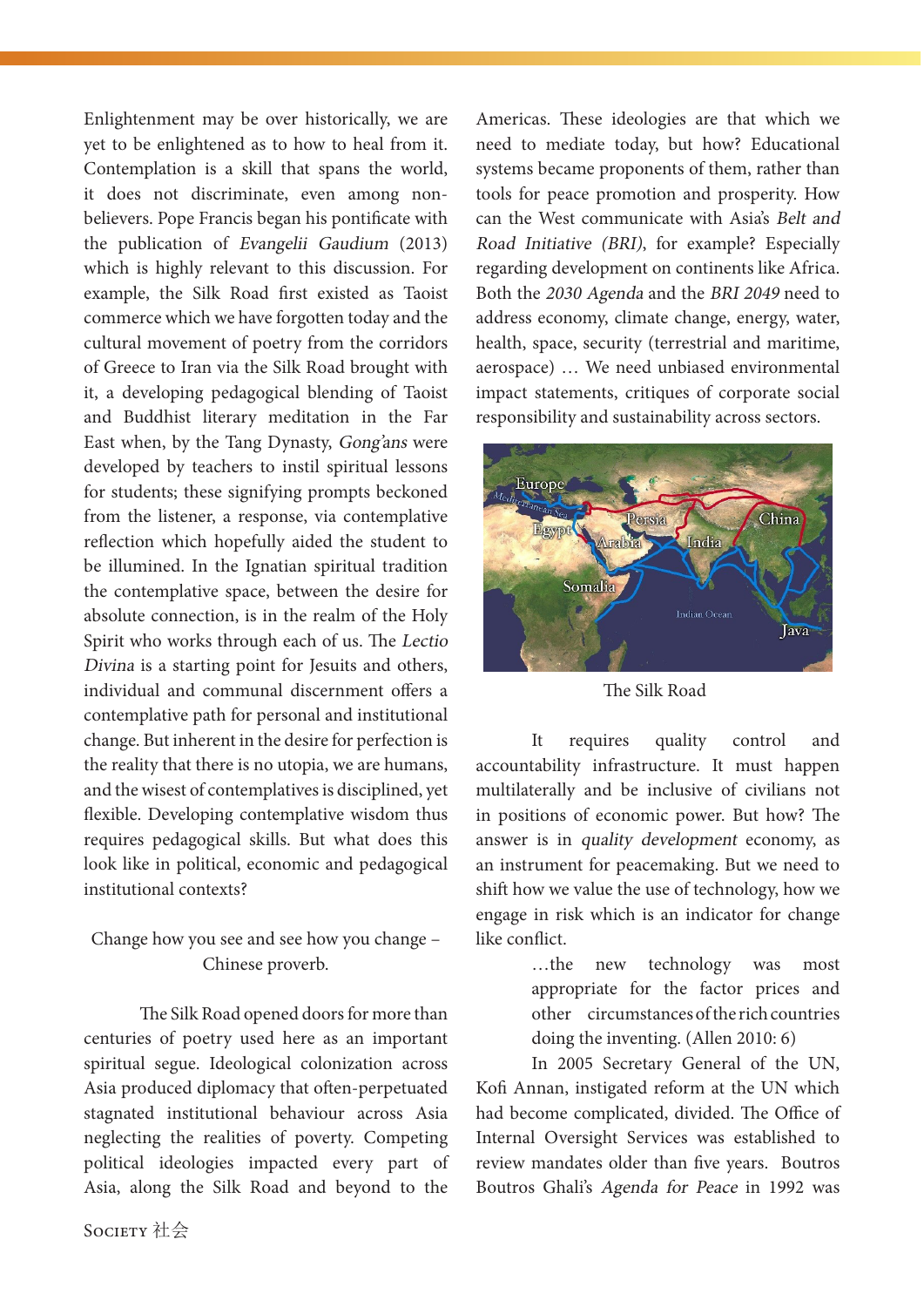later followed by Kofi Annan's Millennium Declaration in 2000 which later developed further the 2030 Sustainable Development Goals (SDGs). Through the structures that already exist and require reform we must engage in immanent critique. For just as the UN requires further reform, so too do all parties to the UN such as the IMF and World Bank which incorporate the East and West and this involves better communication between grassroots and leaders, clearer evidence and communication of criteria for grassroots to be supported.

"Indigenous people have the potential to express their legal identity through the United Nations Permanent Forum on Indigenous Issues where they can articulate specific customary laws which pertain to people who know their connection to land and their lore. These are not perfect legal systems either, but an instrument for peace promotion from hordes of locations where there is turmoil."

The UN held World Statistics Day in 2020 with the slogan, "Connecting the world with data we can trust" because the UN recognizes one atrocity committed against the vulnerable is statistical bias. The planet needs mathematical reform. It's not just the politics of sovereignty that defines conflict in a world with a global economy.

Data analysts require hordes of reliable, unbiased data. The IMF and World Bank both publish its data for 'citizen economists'. To take the similar goals of the BRI, their funding



The Belt and Road Initiative 2013-2049

sources, investment modelling and Agenda 2030 to a point of peace promotion, both agendas require economic reform assessed in terms of their human and environmental impact. We need to create criteria for global databases to aid in the redirection of economies to transform institutions based on the political, economic, scientific and pedagogical dimensions. The SDGs are a guide. It requires criteria that does not data mine with generalisation but upholds the dignity and identity of cultures and groups represented. This is not one order but a plurality with a goal of peace promotion and human rights. It is not poverty that radicalises.

Customary Humanitarian International Law bind all states in the event of armed conflict. It is recognized by established patterns of peoples on the land where there is no written tradition. Treaties are instruments for international law under the Vienna Convention of the Law of Treaties which is ratified by numerous states and is used as an instrument to regulate treaties. Where there are no treaties between states, here, customary law prevails for peacemaking. The Vienna Convention on the Law of Treaties Between States and International Organisations or Between International Organisations needs more signatories to ratify it. We have the framework, we need to keep using it, consciously.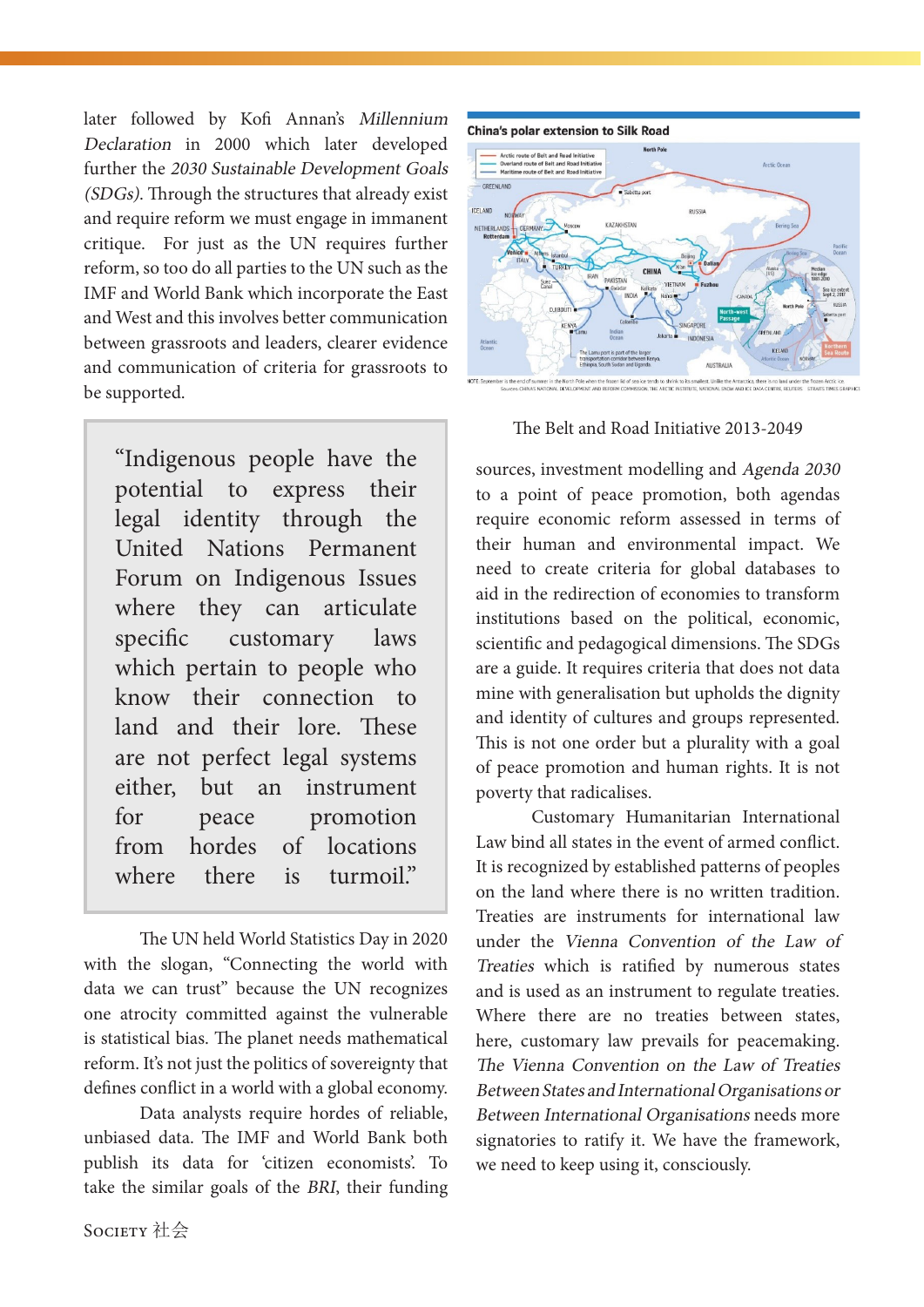The role of the International Law Commission is (among other things), to establish principles for the interpretation of the Vienna Convention of the Law of Treaties which provides space for parties to treaties to change via interpretations of customary law. Today there are numerous global problems with the concepts of sovereignty and treaty. What is required is a review of treaties among all states. Firstly, further implementation of Kofi Annan's UN reform through The Office of Internal Oversight Services and scrutiny of data pertaining to the SDGs and the BRI as they pertain to conventions on air, space, water, sea, land and human rights in those areas. Conciliation commissions and arbitration can be used for this process where customs override nations in conflict. We are custodians, not exploiters. Making Peace means to cease exploitation, to build on what we've begun as a planet that recognizes the Universal Declaration of Human Rights (UDHR).

One point of conflict for treaty makers is the concept of spiritual connection to land. The fact that each human being shares in a common creation binds us to an ideal of humanity recognised in the UDHR. Religious freedom discourse requires appropriate human rights frameworks and criteria to free indigenous spirituality from colonizing ideology that clashes with the creation stories of major established religions, some of which are indigenous anyway. Indigenous people have the potential to express their legal identity through the United Nations Permanent Forum on Indigenous Issues where they can articulate specific customary laws which pertain to people who know their connection to land and their lore. These are not perfect legal systems either, but an instrument for peace promotion from hordes of locations where there is turmoil. Consider the Convention on the Law of the non-Navigational uses of International Watercourses 1997 and its impact on water in Pakistan, India, Bangladesh, China and other nations close by. How can customary laws be used in peaceful arbitration that will respect humanity and land?

Conflict signifies a breakdown in interlocution. Where indigenous corporations have engaged the jurisdictions of private international law, conflict of law is a broadening area of global arbitration for private investment. Perhaps that connection to land is less sacred, and more a matter for custodianship – sacred knowledge is customary law and subject to patency and intellectual property boundaries which delineate clear identity differences between indigenous groups with connection to land. Those boundaries mediate human and environmental impact statements on development initiatives in politics, science, economics and pedagogy. Today we manage supranational legal systems such as Europe's, in response to treaty conflicts, and in turn these systems must dialogue via international law with the East. We need to further develop the infrastructure for continued action for peace.

We must approach such efforts, inspired by our ongoing anamnesis of St. Francis of Assisi's Peace Prayer. Always remember that "A single sunbeam is enough to drive away many shadows."

 $\sim$ 

Natalie Ross, Ph.D